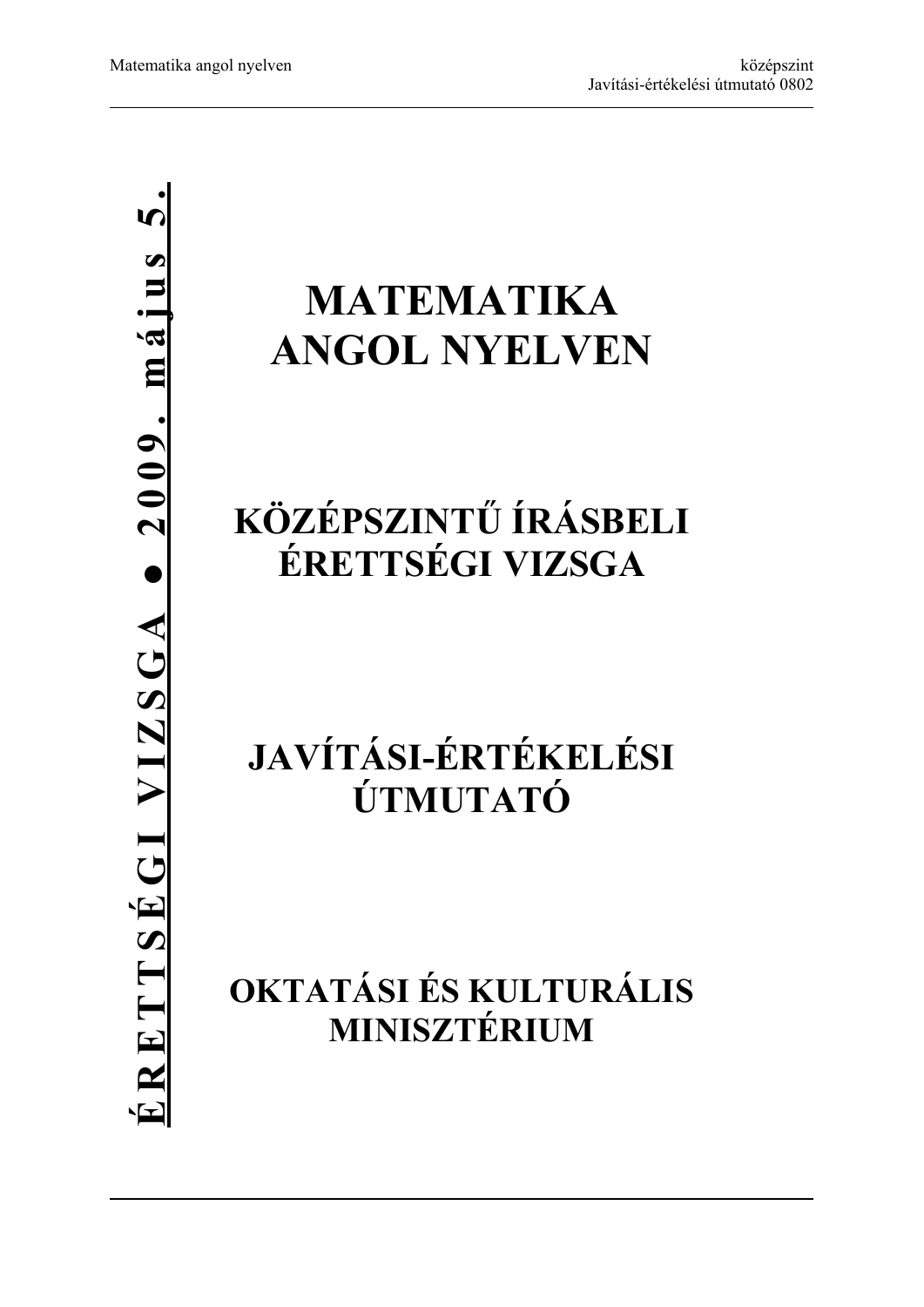### **Important Information**

#### **Formal requirements:**

- 1. The papers must be assessed in **pen and of different colour** than the one used by the candidates. Errors and flaws should be indicated according to ordinary teaching practice.
- 2. The first one among the shaded rectangles next to each question contains the maximal score for that question. The **score** given by the examiner should be entered into the other **rectangle**.
- 3. **In case of correct solutions**, it is enough to enter the maximal score into the corresponding rectangle.
- 4. In case of faulty or incomplete solutions, please indicate the corresponding partial scores within the body of the paper.
- 5. Nothing, apart from the diagrams, can be evaluated if written in pencil.

### **Substantial requirements:**

- 1. In case of some problems there are more than one marking schemes given. However, if you happen to come across with some **solution different** from those outlined here, please find the parts equivalent to those in the solution provided here and do your marking accordingly.
- 2. The scores in this assessment **can be split further**. Keep in mind, however, that the number of points awarded for any item can be an integer number only.
- 3. In case of a correct answer and a valid argument the maximal score can be awarded even if the actual solution is **less detailed** than that in this booklet.
- 4. If there is a **calculation error** or any other flaw in the solution, then the score should be deducted for the actual item only where the error has occured. If the candidate is going on working with the faulty intermediate result and the problem has not suffered substantial damage due to the error, then the subsequent partial scores should be awarded.
- 5. If there is a **fatal error** within an item (these are separated by double lines in this booklet), then even formally correct steps should not be given any points, whatsoever. However, if the wrong result obtained by the invalid argument is used correctly throughout the subsequent steps, the candidate should be given the maximal score for the remaing parts, unless the problem has been changed essentially due to the error.
- 6. If an **additional remark** or a **measuring unit** occurs in brackets in this booklet, the solution is complete even if the candidate does not mention it.
- 7. If there are more than one correct attempts to solve a problem, it is the **one indicated by the candidate that can be marked**.
- 8. You should **not give any bonus points** (points beyond the maximal score for a solution or for some part of the solution).
- 9. You should not reduce the score for erroneous calculations or steps unless its results are actually used by the candidate in the course of the solution.
- 10. **There are only 2 questions to be marked out of the 3 in part II/B of this exam paper.** Hopefully, the candidate has entered the number of the question not to be marked in the square provided for this. Accordingly, this question should not be assessed even if there is some kind of solution contained in the paper. Should there be any ambiguity about the student's request with respect to the question not to be considered, it is the last one in this problem set, by default, that should not be marked.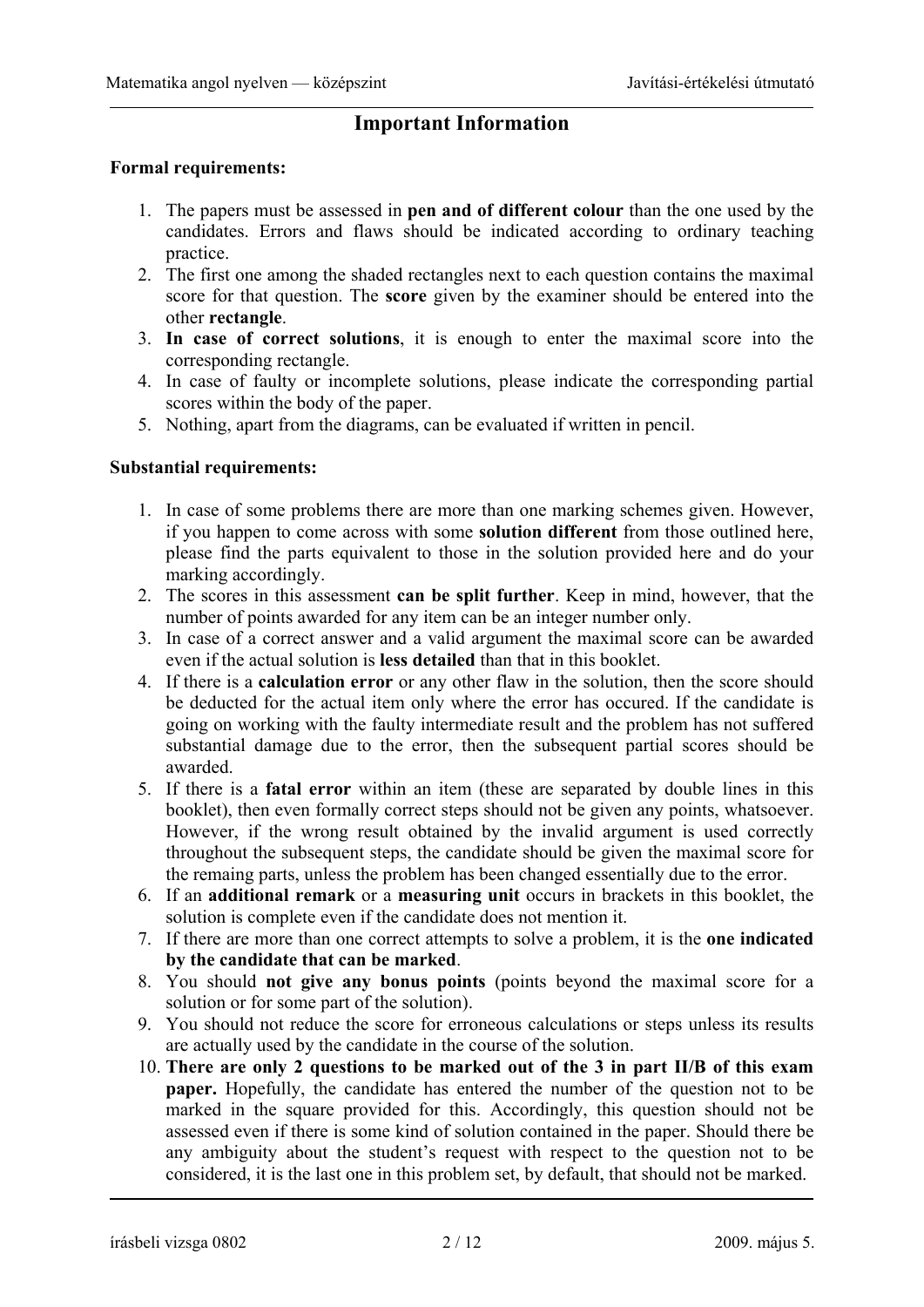| The subsets containing even numbers only are:<br>$\{6\}$ , $\{28\}$ , $\{6;28\}$ | 2 points | <i>l</i> point can be given if the<br>candidate writes only two<br>correct subsets. Also 1<br>point can be given if the<br>results are correct but the<br>notation used is lousy. . |
|----------------------------------------------------------------------------------|----------|-------------------------------------------------------------------------------------------------------------------------------------------------------------------------------------|
| <b>Total:</b>                                                                    | 2 points |                                                                                                                                                                                     |

|               |          | $2 points \begin{array}{c} 1 point may be given for \\ the correct use of one of \end{array}$<br>the identities. |
|---------------|----------|------------------------------------------------------------------------------------------------------------------|
| <b>Total:</b> | 2 points |                                                                                                                  |

| The logical value of the statement is: TRUE.                                                                       | point    |  |
|--------------------------------------------------------------------------------------------------------------------|----------|--|
| The converse of the statement is as follows: If a<br>number is divisible by 12 then it is also divisible by<br>36. | 1 point  |  |
| <b>Total:</b>                                                                                                      | 2 points |  |

| The number of handshakes is 10. | 2 points |  |
|---------------------------------|----------|--|
| Total:                          | 2 points |  |

| C.                                              |          |  |                                                                                                                                                           |  |
|-------------------------------------------------|----------|--|-----------------------------------------------------------------------------------------------------------------------------------------------------------|--|
| For $c_3 = 50000 \cdot 1.074^3$ .               | 2 points |  |                                                                                                                                                           |  |
| The capital after three years is 61 942 formts. |          |  | $\begin{array}{c cc} \text{1 point} & \text{1 point} & \text{1 point} \\ \text{given} & \text{in} & \text{case} \\ \text{eroneous rounding.} \end{array}$ |  |
| Total:                                          | 3 points |  |                                                                                                                                                           |  |

| $\mathbf{0}$                                                      |          |                                                                                                                                                                                                            |
|-------------------------------------------------------------------|----------|------------------------------------------------------------------------------------------------------------------------------------------------------------------------------------------------------------|
| The possible passwords are 2244; 2424; 2442;<br>4422; 4242; 4224. |          | $\begin{array}{c cc} 3 \text{ points} & 1-1 & \text{points} & \text{should} & \text{be} \\ 3 \text{ points} & \text{given} & \text{for} & \text{every} & \text{correct} \end{array}$<br>pair of passwords. |
| Total:                                                            | 3 points |                                                                                                                                                                                                            |

 $\mathbf{r}$ 

ä

írásbeli vizsga 0802 3 / 12 2009. május 5.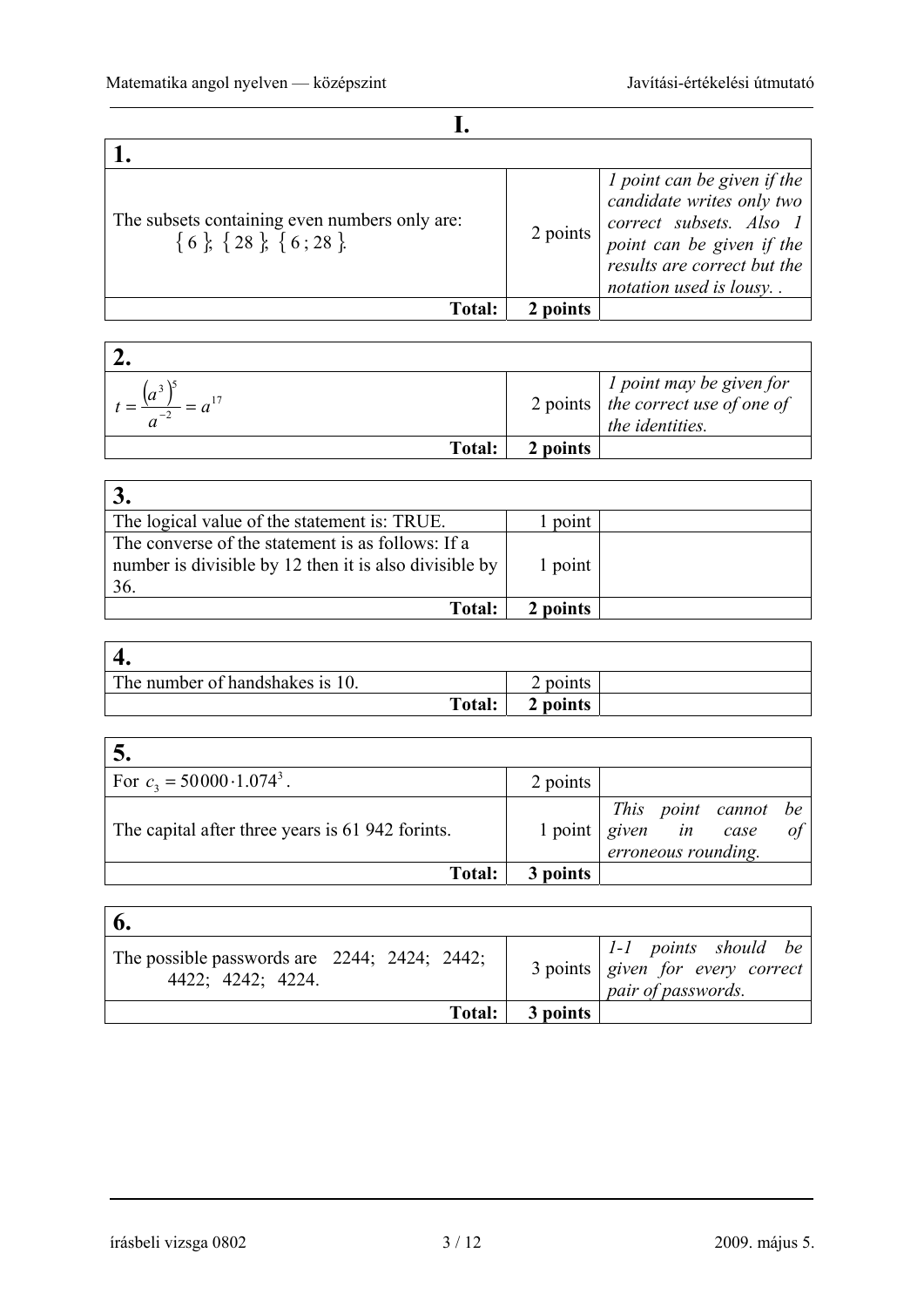| The domain is $\{x \in \mathbb{R} \mid x \leq 0\}.$ |          | 1. Any form of the correct<br>answer is worth 2 points.<br>2. If zero is missing, $i$ . e.<br>2 points the domain is stated as<br>the set of negative<br>numbers then 1 point<br>should be given. |
|-----------------------------------------------------|----------|---------------------------------------------------------------------------------------------------------------------------------------------------------------------------------------------------|
| <b>Total:</b>                                       | 2 points |                                                                                                                                                                                                   |

| The answer is $-1$ . |          | 2 points $\begin{vmatrix} No & point & can & be & given & for \\ any & other & result. \end{vmatrix}$ |
|----------------------|----------|-------------------------------------------------------------------------------------------------------|
| Total:               | 2 points |                                                                                                       |

| The hypotenuse of the triangle is 13 cm.             |           | 1 point $\vert A$ correct diagram can be      |
|------------------------------------------------------|-----------|-----------------------------------------------|
| The circumcenter of a right triangle is the midpoint | $1$ point | $\vert$ accepted<br>explanation.<br>for<br>an |
| of the hypotenuse.                                   |           |                                               |
| Therefore, the circumradius is 6.5 cm.               | point     |                                               |
| <b>Total:</b>                                        | 3 points  |                                               |

| <b>10.</b>                                        |          |                                                                 |
|---------------------------------------------------|----------|-----------------------------------------------------------------|
| $g(x) = \sin\left(x - \frac{\pi}{2}\right) - 3$ . |          | The correct internal<br>linear function is worth 2<br>constant. |
| <b>Total:</b>                                     | 3 points |                                                                 |

| $H \cup G = \{A; B; C; E; I; K; L; N; O; T\}$                                            | 3 points |  |
|------------------------------------------------------------------------------------------|----------|--|
| <b>Total:</b>                                                                            | 3 points |  |
| 1) If the candidate writes down the sets H and/or G but the final answer is wrong then 1 |          |  |

*point can be given for each correctly given set. 2) If every element of*  $H \cup G$  *is present but there are elements occuring more than once in* 

*the list.then 1 point can be given* 

| The equation of the straight line is $x - 2y = 8$ . | $\begin{array}{c cc}\n3 \text{ points} & \text{Any form of the correct} \\ 8 \text{ points} & \text{equation} & \text{is} & \text{worth} \\ \end{array}$<br>points. |
|-----------------------------------------------------|---------------------------------------------------------------------------------------------------------------------------------------------------------------------|
| Total:                                              | $\begin{array}{c c c c c} & \text{if the line is just parallel} \\ \text{3 points} & \text{to the one to be found} \end{array}$<br>then $I$ point can be given.     |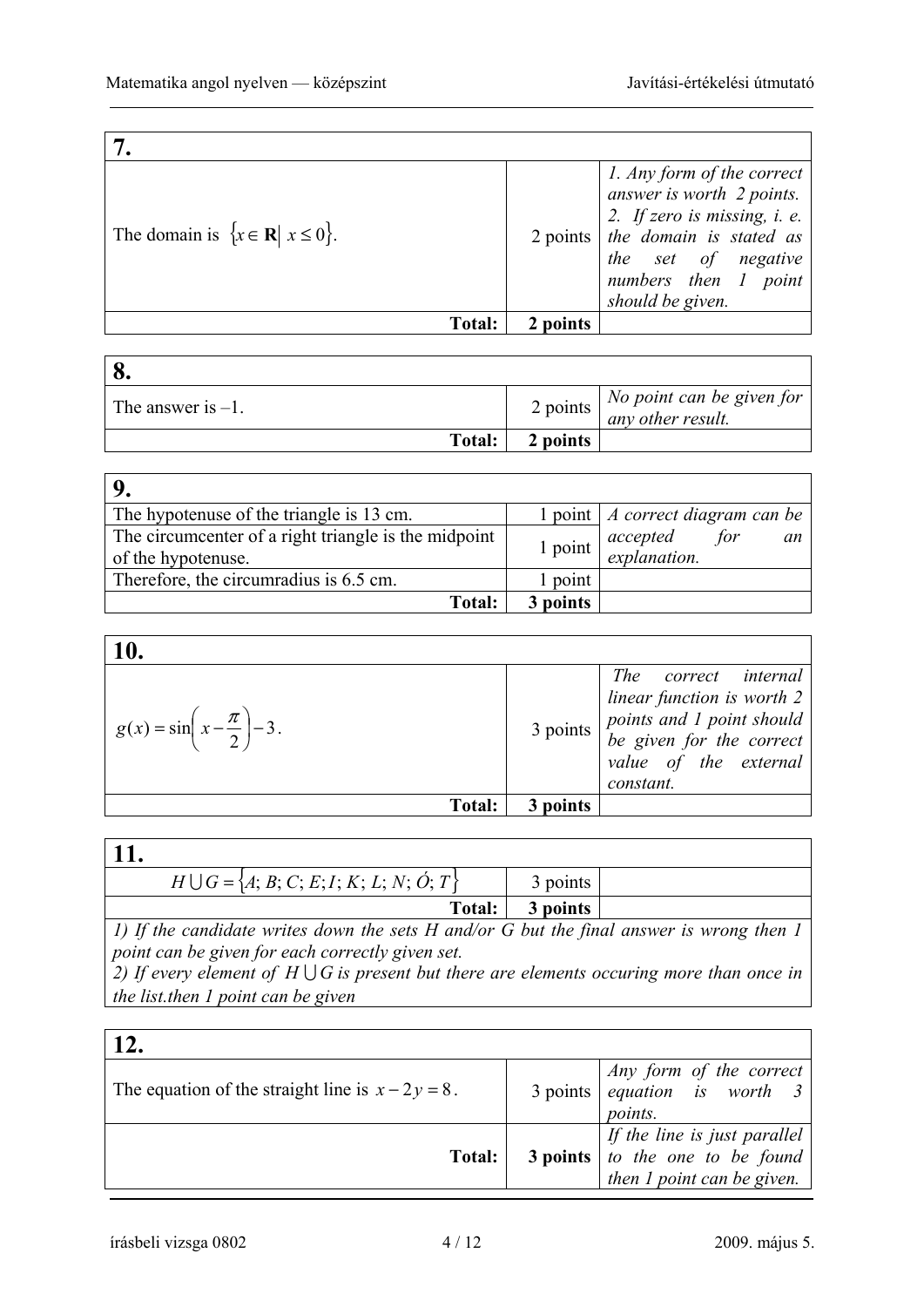| II/A                                                                                                      |          |                                                                                          |  |
|-----------------------------------------------------------------------------------------------------------|----------|------------------------------------------------------------------------------------------|--|
| 13. a)                                                                                                    |          |                                                                                          |  |
| There are powers of 3 occuring on both sides of the<br>equation because $9 = 3^2$ .                       |          | This point is due if this<br>$1$ point <i>idea</i> is <i>present</i> in the<br>solution. |  |
| The 3-base exponential is strictly monotone and<br>thus the exponents are also equal.                     | 1 point  |                                                                                          |  |
| $x^2-3x-10=0$ .                                                                                           | 1 point  |                                                                                          |  |
| $x_1 = 5$ and $x_2 = -2$ .                                                                                | 2 points |                                                                                          |  |
| Both numbers are satisfying the starting equation<br>and thus its solutions are $x_1 = 5$ és $x_2 = -2$ . | 1 point  |                                                                                          |  |
| <b>Total:</b>                                                                                             | 6 points |                                                                                          |  |

| 13. b)                                                                                               |          |                                                                                                                                                                                                                        |
|------------------------------------------------------------------------------------------------------|----------|------------------------------------------------------------------------------------------------------------------------------------------------------------------------------------------------------------------------|
| The solution of the first inequality is $x < 2$ .                                                    | 2 points |                                                                                                                                                                                                                        |
| The solution of the second inequality is $x \ge -2$ .                                                | 2 points |                                                                                                                                                                                                                        |
| The integer numbers satisfying both inequalities<br>are the elements of the set $\{-2, -1, 0, 1\}$ . | 2 points |                                                                                                                                                                                                                        |
| <b>Total:</b>                                                                                        |          | <b>Solution</b> If the answer is plainly<br><b>6 points</b> $\begin{vmatrix} -2 \le x < 2 & \text{then} & \text{the} \\ \text{score should be reduced} & \text{product} & \text{order} \end{vmatrix}$<br>by $l$ point. |

| 14. a)                                                      |          |                                                                                                                                 |
|-------------------------------------------------------------|----------|---------------------------------------------------------------------------------------------------------------------------------|
| The integers between 645 and 654 should be<br>checked.      | 1 point  |                                                                                                                                 |
| Since the number of students has to be a multiple<br>of 11, |          | These 3 points are due<br>even if the candidate is<br>$2 \text{ points}$ checking every single<br>number in the given<br>range. |
| the actual value is 649.                                    | 2 points |                                                                                                                                 |
| Total:                                                      | 5 points |                                                                                                                                 |

| 14. b)                                                                                           |          |  |
|--------------------------------------------------------------------------------------------------|----------|--|
| There are 56 students being at least 180 cm tall.                                                | point    |  |
| $56 \cdot 0.75 = 42$ (among them) are playing<br>basketball.                                     | 1 point  |  |
| There is a total of $\frac{42}{70} \cdot 100 = 60$ students of the<br>school playing basketball. | 2 points |  |
| Total:                                                                                           | 4 points |  |

írásbeli vizsga 0802 5 / 12 2009. május 5.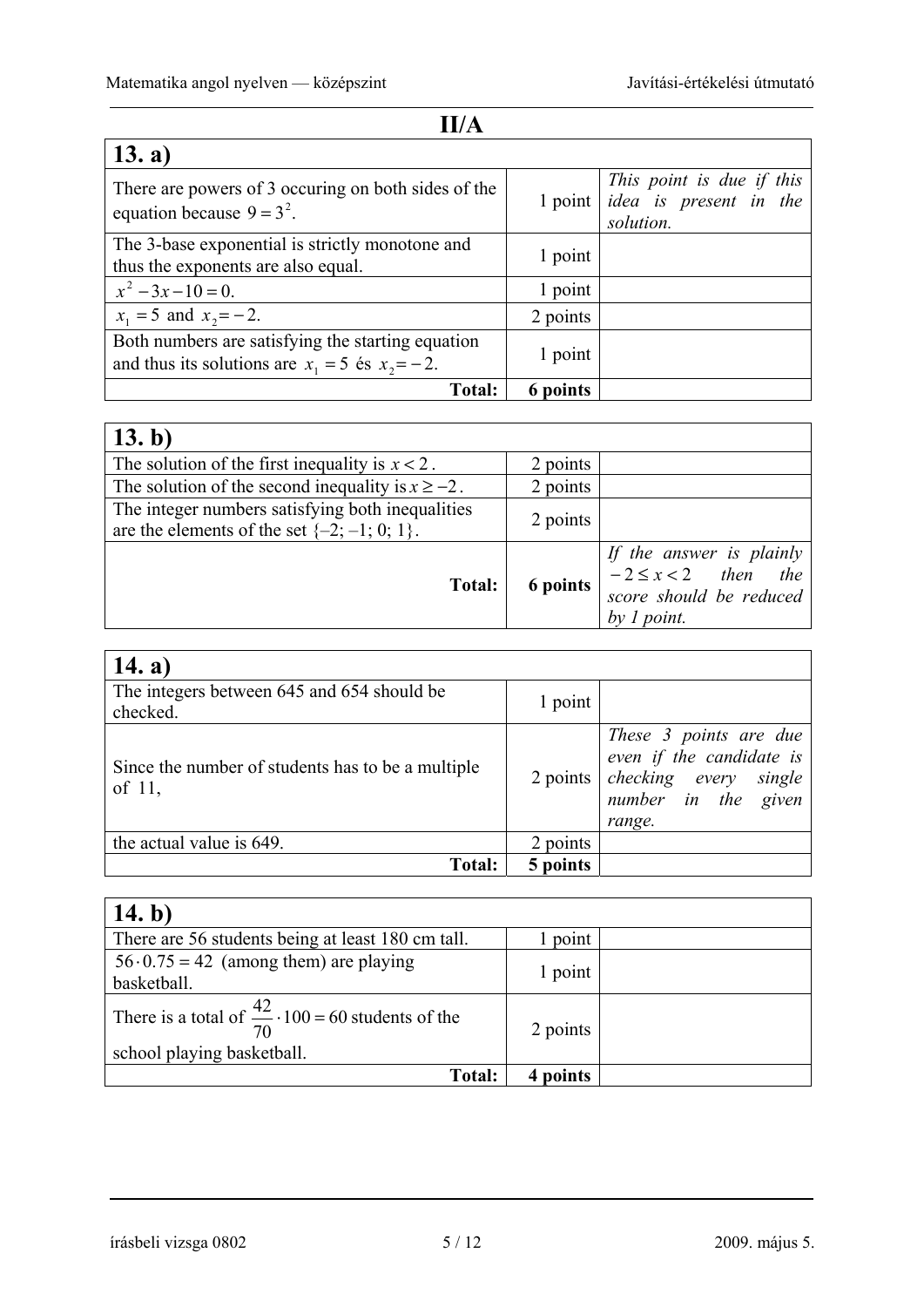| 14. c)                                                                                                        |          |  |
|---------------------------------------------------------------------------------------------------------------|----------|--|
| There are 568 students being at most 180 cm tall.                                                             | point    |  |
| The probability that such a student is going to win<br>the 1st prize is $p = \frac{568}{616} \approx 0.922$ . | 2 points |  |
| <b>Total:</b>                                                                                                 | 3 points |  |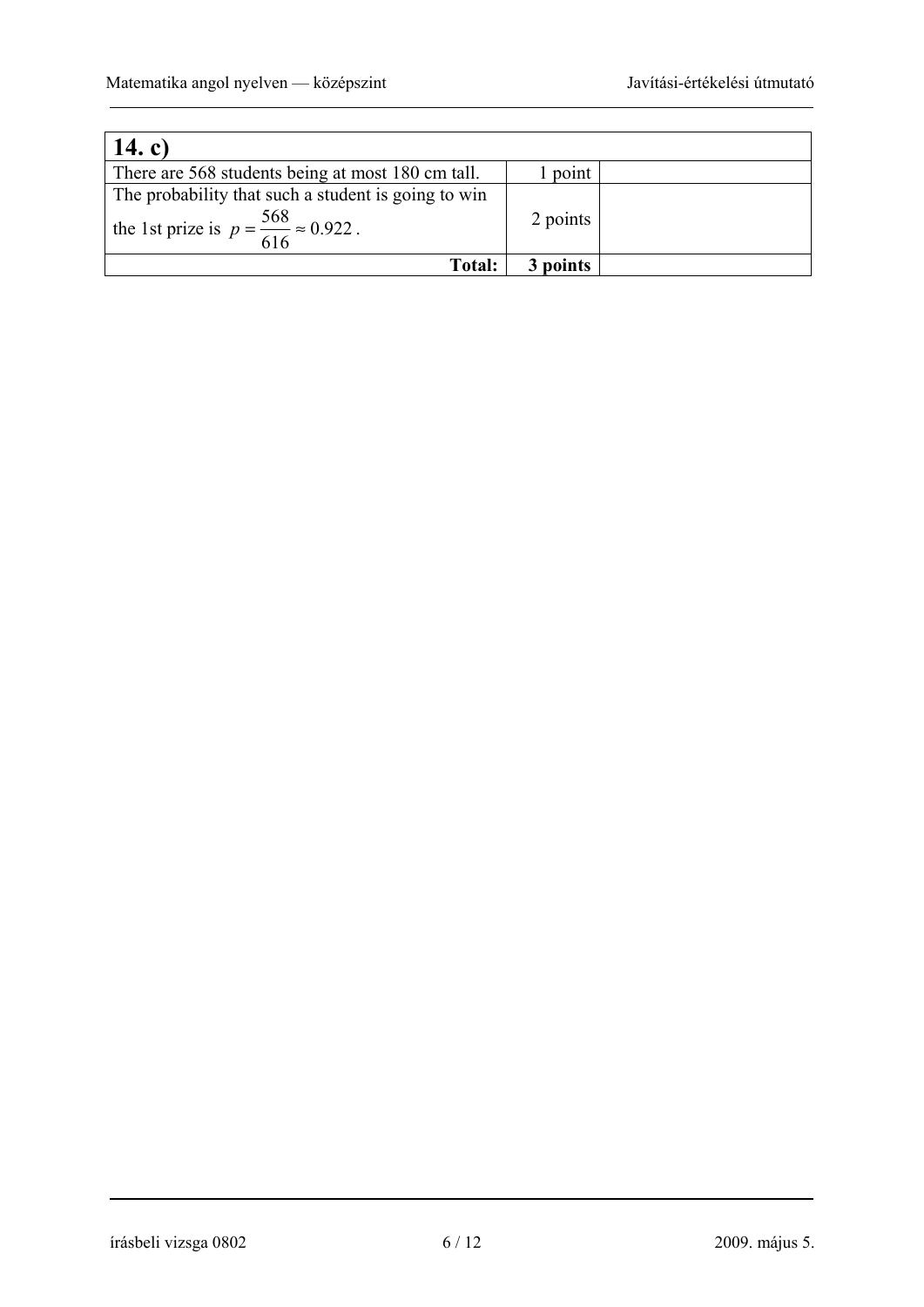| 15.                                                                                       |                     |                                                                                                                                                                                       |
|-------------------------------------------------------------------------------------------|---------------------|---------------------------------------------------------------------------------------------------------------------------------------------------------------------------------------|
| A<br>100<br>$37^\circ$                                                                    | 100<br>$40^{\circ}$ | В<br>E                                                                                                                                                                                |
| A sketchy map with correct notations that shows<br>the understanding of the problem.      | 3 points            | The sketch is not expected<br>to be proportional.                                                                                                                                     |
| Applying the tangent-function in the right triangles<br>TBE and TAF yields                | 1 point             | This 1 point is due even if<br>candidate<br>the<br>simply<br>applies the<br>tangent<br>function without stating<br>it.                                                                |
| $\tan 40^\circ = \frac{TB}{100}$ , that is                                                | 1 point             |                                                                                                                                                                                       |
| $TB = 100 \cdot \tan 40^{\circ} (\approx 83.91)$ and, similarly                           | 1 point             |                                                                                                                                                                                       |
| $\tan 37^\circ = \frac{T A}{100}$ , that is                                               | 1 point             |                                                                                                                                                                                       |
| $TA = 100 \cdot \tan 37^{\circ} (\approx 75.36).$                                         | 1 point             |                                                                                                                                                                                       |
| Applying Pythagoras' theorem in the right triangle<br>ABT:<br>$AB^2 = TB^2 + TA^2$ .      | 2 points            | These 2 points are due<br>even if the candidate does<br>Pythagoras'<br>state<br>not<br>theorem explicitely just<br>using it correctly.                                                |
| Substituting the values of $TB$ and $TA$ one gets<br>$AB \approx \sqrt{12720} = 112.78$ . | 1 point             |                                                                                                                                                                                       |
| The distance of the trees is 113m, correct to the<br>nearest meter.                       | 1 point             |                                                                                                                                                                                       |
| <b>Total:</b>                                                                             | 12 points           | should<br><i>The</i><br>score<br>be<br>reduced only once if the<br>candidate<br>is rounding<br>erroneously<br>uses<br>or<br>intermediate<br>inaccurate<br>values in the calculations. |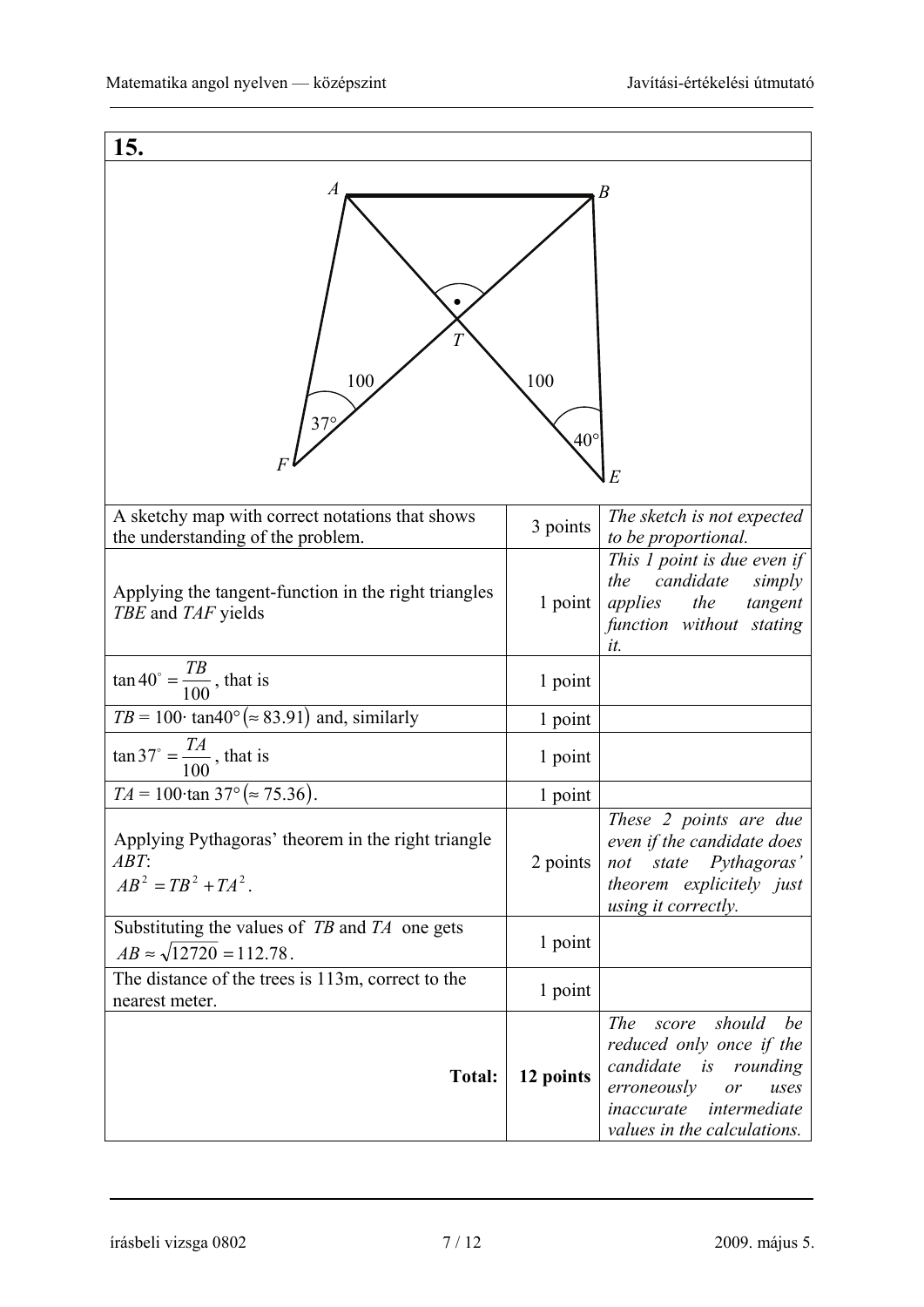| II/B                                                                                                                                                                                                                                                                     |           |                                                                                                               |  |
|--------------------------------------------------------------------------------------------------------------------------------------------------------------------------------------------------------------------------------------------------------------------------|-----------|---------------------------------------------------------------------------------------------------------------|--|
| 16. first solution                                                                                                                                                                                                                                                       |           |                                                                                                               |  |
| If the geometric and the arithmetic progressions of<br>the problem are $\{a_n\}$ and $\{b_n\}$ , respectively, then<br>the conditions about the corresponding three terms<br>of these two progressions can be written as<br>$a_1 = b_1$ ; $a_2 = b_4$ ; $a_3 = b_{16}$ . | 1 point   | These points are due even<br>if there are no detailed<br>explanations<br>but<br>the<br>candidate is correctly |  |
| Denote the common difference of the AP ${b_n}$ by<br>$d$ .                                                                                                                                                                                                               | 1 point   | using the relevant<br>relations.                                                                              |  |
| The corresponding terms of this AP are<br>$b_1 = 5$ ; $b_4 = 5 + 3d$ ; $b_{16} = 5 + 15d$ , respectively.                                                                                                                                                                | 2 points  |                                                                                                               |  |
| Applying the geometric mean property in the<br>geometric progression yields $a_2^2 = a_1 \cdot a_3$                                                                                                                                                                      | 2 points  |                                                                                                               |  |
| Substituting the corresponding expressions for the<br>terms $b_i$ one gets $5 \cdot (5 + 15d) = (5 + 3d)^2$ .                                                                                                                                                            | 2 points  |                                                                                                               |  |
| Collecting the terms: $9d^2 - 45d = 0$ .                                                                                                                                                                                                                                 | 2 points  |                                                                                                               |  |
| Hence $d_1 = 0$ and $d_2 = 5$ .                                                                                                                                                                                                                                          | 2 points  |                                                                                                               |  |
| If $d_1 = 0$ then the fifth term of the arithmetic<br>progression is 5 and the sum of the first five terms<br>of the geometric progression is 25.                                                                                                                        | 2 points  |                                                                                                               |  |
| If $d_2 = 5$ then the fifth term of the progression is<br>25                                                                                                                                                                                                             | 1 point   |                                                                                                               |  |
| (the corresponding terms of the GP are $: 5, 20, 80,$<br>respectively, therefore $q = 4$ .                                                                                                                                                                               | 1 point   |                                                                                                               |  |
| $s_5 = 5 \cdot \frac{4^5 - 1}{3} = 1705$ .                                                                                                                                                                                                                               | 1 point   |                                                                                                               |  |
| <b>Total:</b>                                                                                                                                                                                                                                                            | 17 points |                                                                                                               |  |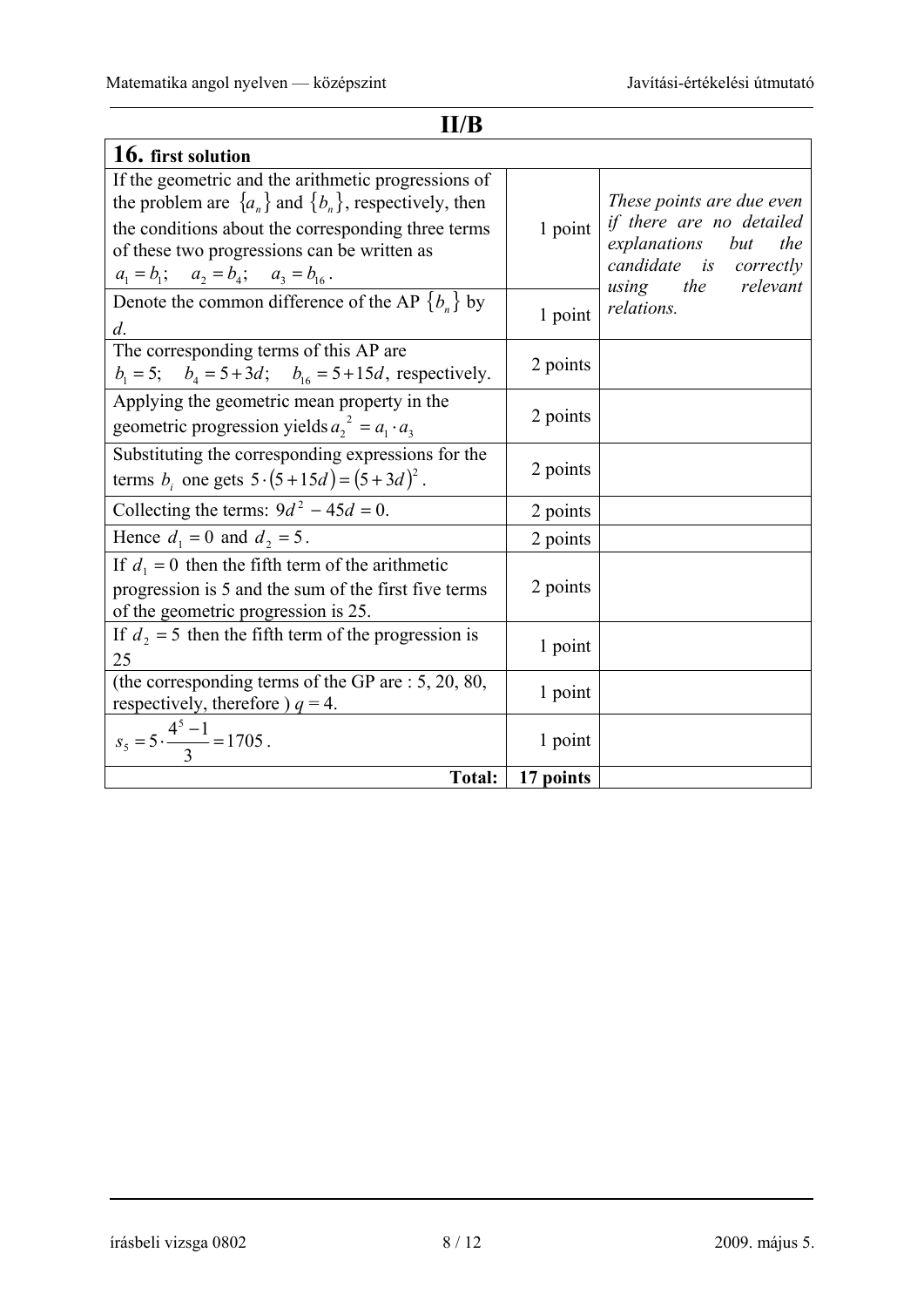| 16. second solution                                                                                                                                                                                                                                                      |           |                                                                                                                                                               |
|--------------------------------------------------------------------------------------------------------------------------------------------------------------------------------------------------------------------------------------------------------------------------|-----------|---------------------------------------------------------------------------------------------------------------------------------------------------------------|
| If the geometric and the arithmetic progressions of<br>the problem are $\{a_n\}$ and $\{b_n\}$ , respectively, then<br>the conditions about the corresponding three terms<br>of these two progressions can be written as<br>$a_1 = b_1$ ; $a_2 = b_4$ ; $a_3 = b_{16}$ . | 1 point   | These points are due even<br>if there are no detailed<br>explanations<br>but<br>the<br>candidate<br><i>is</i> correctly<br>the relevant<br>using<br>relations |
| Denote the common ratio of the GP $\{a_n\}$ by q, the<br>corresponding terms of this GP are :<br>$a_1 = 5$ ; $a_2 = 5q$ ; $a_3 = 5q^2$ .                                                                                                                                 | 2 points  |                                                                                                                                                               |
| If $d$ is the common difference of the AP, then<br>$b_4 - b_1 = 3d$ and $b_{16} - b_4 = 12d$ .                                                                                                                                                                           | 2 points  |                                                                                                                                                               |
| Combining these two equations one gets<br>$4(b_4-b_1)=b_{16}-b_4$ .                                                                                                                                                                                                      | 1 point   |                                                                                                                                                               |
| Substituting the corresponding expressions for $a_i$<br>yields<br>$4 \cdot (5q - 5) = 5q^2 - 5q$ .                                                                                                                                                                       | 2 points  |                                                                                                                                                               |
| Collecting the terms:<br>$q^2 - 5q + 4 = 0$ .                                                                                                                                                                                                                            | 2 points  |                                                                                                                                                               |
| Hence $q_1 = 1$ and $q_2 = 4$ .                                                                                                                                                                                                                                          | 2 points  |                                                                                                                                                               |
| If $q = 1$ then the fifth term of the arithmetic<br>progression is 5 and the sum of the first five terms<br>of the geometric progression is 25.                                                                                                                          | 2 points  |                                                                                                                                                               |
| If $q = 4$ ((the corresponding terms of the GP are :<br>5, 20, 80, respectively, therefore $q = 4$ .), $d = 5$ in<br>the arithmetic progression,                                                                                                                         | 1 point   |                                                                                                                                                               |
| and the fifth term is 25                                                                                                                                                                                                                                                 | 1 point   |                                                                                                                                                               |
| The sum of the first five terms in the geometric<br>progression is $s_5 = 5 + 20 + 80 + 320 + 1280 = 1705$ .                                                                                                                                                             | 1 point   |                                                                                                                                                               |
| <b>Total:</b>                                                                                                                                                                                                                                                            | 17 points |                                                                                                                                                               |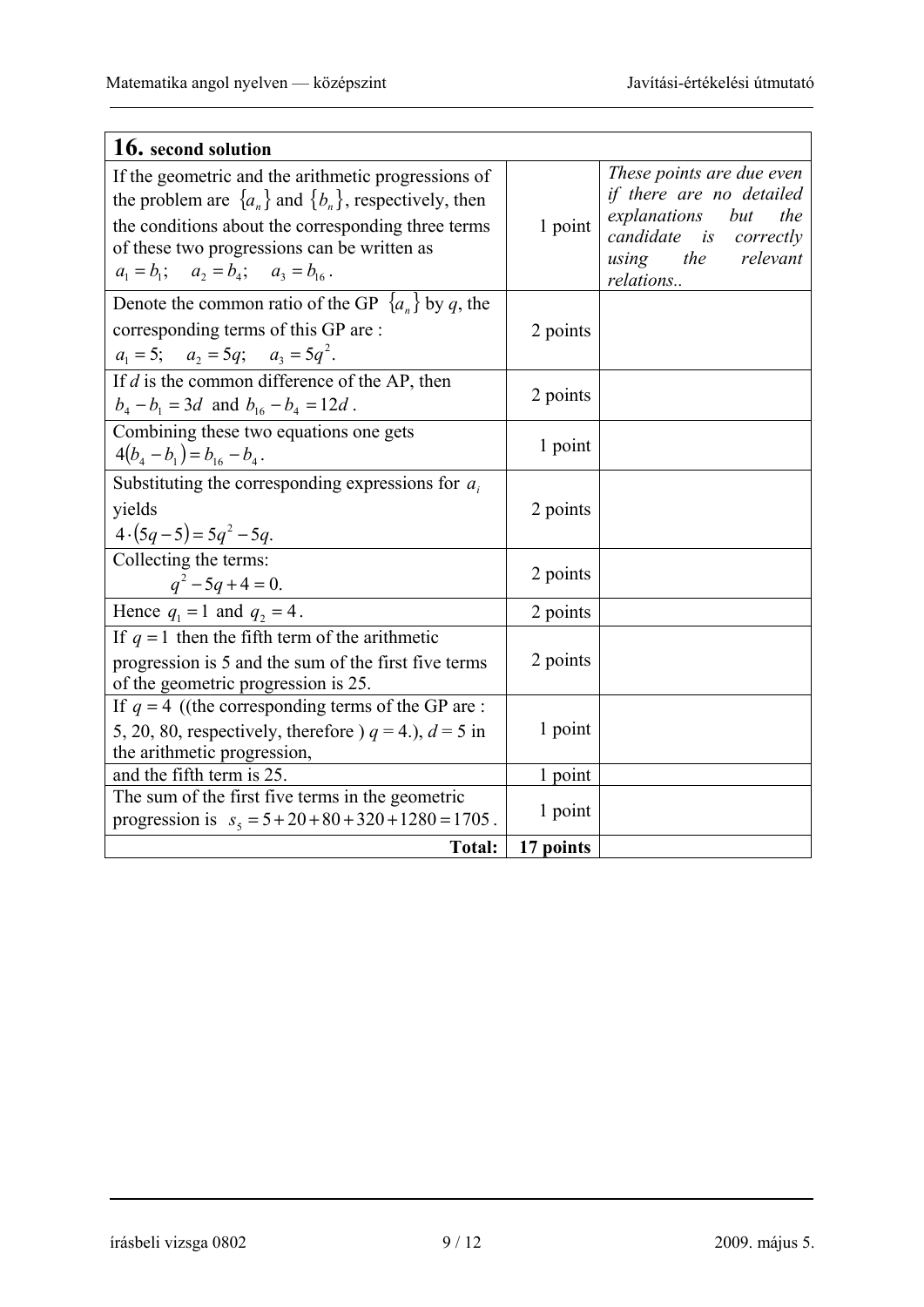| 17. a)           |                                                  |                    |               |          |  |
|------------------|--------------------------------------------------|--------------------|---------------|----------|--|
|                  |                                                  | red<br>blue        | white         |          |  |
| Correct chart:   |                                                  |                    |               | 2 points |  |
|                  | The respective central angles are:               |                    |               |          |  |
|                  | white                                            | blue               | red           |          |  |
| in<br>degrees    | 36                                               | 126                | 198           | 2 points |  |
| in radians       | $0,2\pi$                                         | $0,7\pi$           | $1,1\pi$      |          |  |
|                  | $(*0.6283)$                                      | $(\approx 2.1991)$ | $(*3.45581)$  |          |  |
| points per unit. | The calculation of the central angles is worth 1 |                    |               |          |  |
|                  |                                                  |                    | <b>Total:</b> | 4 points |  |
|                  |                                                  |                    |               |          |  |

| 17. b)                                   |          |  |
|------------------------------------------|----------|--|
| The number of favourable outcomes is 54. | 1 point  |  |
| $p = \frac{54}{99} \approx 0.545$ .      | 2 points |  |
| Total:                                   | 3 points |  |

írásbeli vizsga 0802 10 / 12 2009. május 5.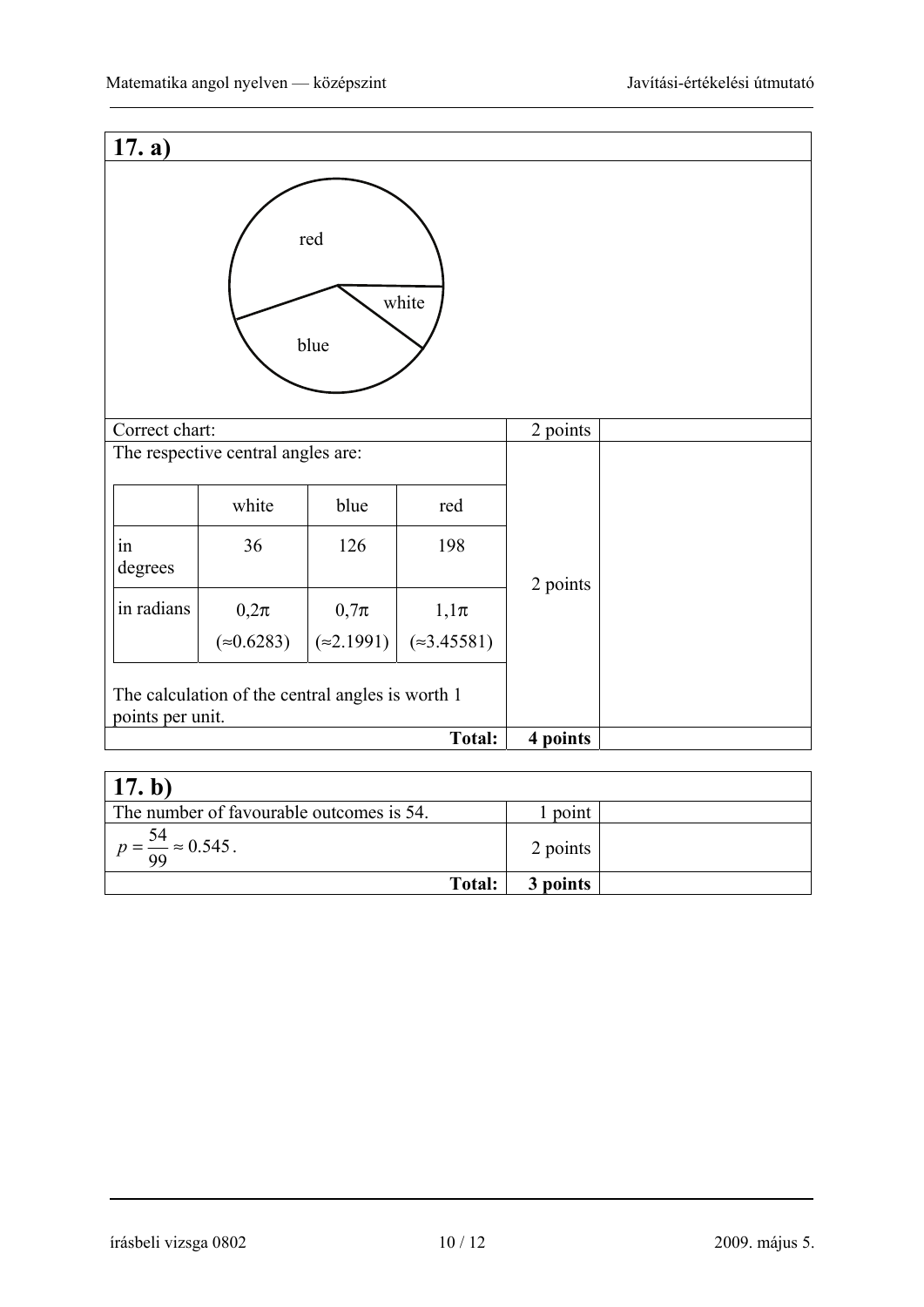| 17. c)                                                                               |           |                                                                  |
|--------------------------------------------------------------------------------------|-----------|------------------------------------------------------------------|
| The probability of drawing any one of the labelled                                   |           |                                                                  |
| marbles is the same and thus one can apply the                                       |           |                                                                  |
| classical model.                                                                     |           |                                                                  |
| The total number of outcomes is $n = 10^4$ .                                         | 1 point   |                                                                  |
| 24 can be written as a 4-factor product of the given                                 |           |                                                                  |
| numbers as                                                                           |           |                                                                  |
| 1, 1, 3, 8<br>a)                                                                     |           |                                                                  |
| (b)<br>1, 1, 4, 6                                                                    | 5 points  |                                                                  |
| 1, 2, 2, 6<br>$\mathcal{C}$                                                          |           |                                                                  |
| 1, 2, 3, 4<br>$\overline{d}$                                                         |           |                                                                  |
| 2, 2, 2, 3<br>e)                                                                     |           |                                                                  |
| There are 12 possible orders of the factors in each<br>of the cases $a$ , b) and c), | 1 point   | This 1 point is due even if<br>one of these cases is<br>skipped. |
| 24 of them in $d$ )                                                                  | 1 point   |                                                                  |
| and, finally, there are 4 of them in case $e$ ).                                     | 1 point   |                                                                  |
| The probability is hence $\frac{64}{10000} = 0,0064$ .<br>10000                      | 1 point   |                                                                  |
| <b>Total:</b>                                                                        | 10 points |                                                                  |

| 18. a)                                                                        |          |                                                                              |
|-------------------------------------------------------------------------------|----------|------------------------------------------------------------------------------|
| The total area of the sheet is the sum of 6<br>congruent isosceles triangles. |          | This point is due if this<br>1 point idea is clear from the<br>computations. |
| Denote the height of such a triangle by $h_o$ ;                               |          | Finding a suitable                                                           |
| By Pythagoras' theorem : $h_o = \sqrt{h_{solid}^2 + h_b^2}$ , where           | 3 points | triangle is worth 2 points<br>and applying Pythagoras                        |
| $h_b$ is the height of a central triangle of the base.                        |          | is worth 1 point.                                                            |
| $h_o = \sqrt{256 + \frac{3}{4} \cdot 144} = \sqrt{364} (\approx 19.08)$ .     | 1 point  |                                                                              |
| $A = 6 \cdot \frac{12}{2} \cdot \sqrt{364} (\approx 686,87).$                 | 1 point  |                                                                              |
| The surface area of the sheet is 687 m <sup>2</sup> .                         | 1 point  |                                                                              |
| <b>Total:</b>                                                                 | 7 points |                                                                              |